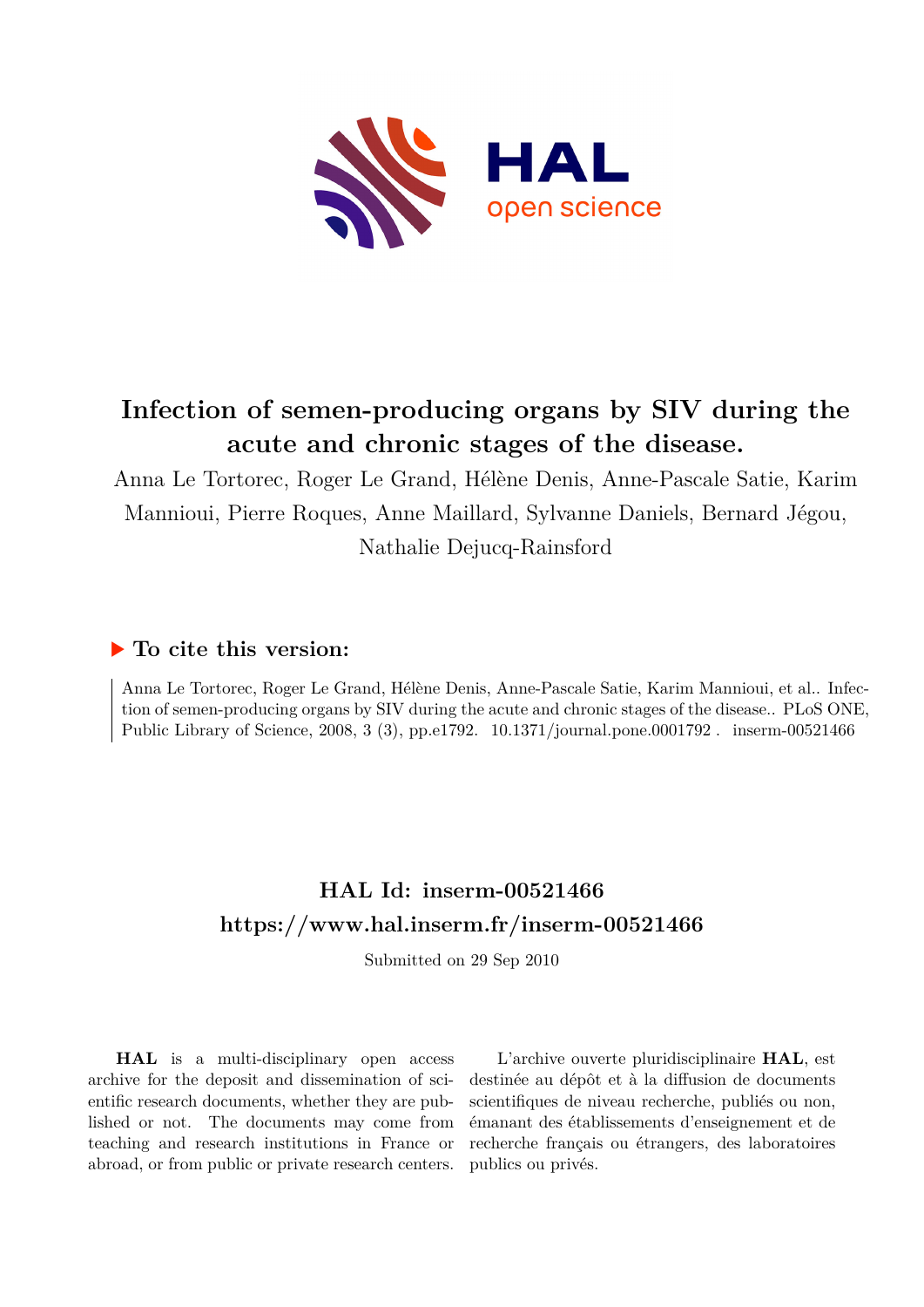# Infection of Semen-Producing Organs by SIV during the Acute and Chronic Stages of the Disease

# Anna Le Tortorec<sup>1</sup>, Roger Le Grand<sup>2</sup>, Hélène Denis<sup>1</sup>, Anne-Pascale Satie<sup>1</sup>, Karim Mannioui<sup>2</sup>, Pierre Roques<sup>2</sup>, Anne Maillard<sup>3</sup>, Sylvanne Daniels<sup>1</sup>, Bernard Jégou<sup>1</sup>, Nathalie Dejucq-Rainsford<sup>1</sup>\*

1 INSERM U625, Rennes, University of Rennes I, Groupe d'Etude de la Reproduction chez l'Homme et les Mammifères, IFR 140, Campus de Beaulieu, Rennes, France, 2 CEA, Service d'immuno-virologie, DSV/iMETI, Fontenay-aux-Roses, France, 3 Unité de Rétrovirologie, Centre Hospitalier Universitaire Régional Pontchaillou, Rennes, France

# Abstract

Background: Although indirect evidence suggests the male genital tract as a possible source of persistent HIV shedding in semen during antiretroviral therapy, this phenomenon is poorly understood due to the difficulty of sampling semenproducing organs in HIV+ asymptomatic individuals.

Methodology/Principal Findings: Using a range of molecular and cell biological techniques, this study investigates SIV infection within reproductive organs of macaques during the acute and chronic stages of the disease. We demonstrate for the first time the presence of SIV in the testes, epididymides, prostate and seminal vesicles as early as 14 days postinoculation. This infection persists throughout the chronic stage and positively correlates with blood viremia. The prostate and seminal vesicles appear to be the most efficiently infected reproductive organs, followed by the epididymides and testes. Within the male genital tract, mostly T lymphocytes and a small number of germ cells harbour SIV antigens and RNA. In contrast to the other organs studied, the testis does not display an immune response to the infection. Testosteronemia is transiently increased during the early phase of the infection but spermatogenesis remains unaffected.

Conclusions/Significance: The present study reveals that SIV infection of the macaque male genital tract is an early event and that semen-producing organs display differential infection levels and immune responses. These results help elucidate the origin of HIV in semen and constitute an essential base to improving the design of antiretroviral therapies to eradicate virus from semen.

Citation: Le Tortorec A, Le Grand R, Denis H, Satie A-P, Mannioui K, et al. (2008) Infection of Semen-Producing Organs by SIV during the Acute and Chronic Stages of the Disease. PLoS ONE 3(3): e1792. doi:10.1371/journal.pone.0001792

Editor: Peter Sommer, Institut Pasteur Korea, Republic of Korea

Received November 15, 2007; Accepted February 11, 2008; Published March 12, 2008

Copyright: @ 2008 Le Tortorec et al. This is an open-access article distributed under the terms of the Creative Commons Attribution License, which permits unrestricted use, distribution, and reproduction in any medium, provided the original author and source are credited.

Funding: Sources of support: INSERM, ANRS, Sidaction, Région Bretagne, Ministère de l'Enseignement Supérieur et de la Recherche. Anna Le Tortorec has been successively a recipient of an Organon and an ANRS stipend. Hélène Denis is supported by ANRS and Sidaction. Karim Mannioui is financed by the European Microbicides Project.

Competing Interests: The authors have declared that no competing interests exist.

\* E-mail: nathalie.dejucq-rainsford@rennes.inserm.fr

# Introduction

While semen represents the main vector of human immunodeficiency virus type 1 (HIV-1) dissemination worldwide, the origin of the free HIV-1 particles and infected seminal leukocytes contaminating this bodily fluid is poorly understood. A number of studies have shown that semen represents a viral compartment distinct from the blood [1–13], suggesting that local sources within the male genital tract (MGT) contribute virus particles and infected cells to semen.

Semen is composed of secretions and cells from the testes, epididymides, prostate, seminal vesicles and urethral glands. To shed light onto the origin of HIV in semen, a necessary prerequisite is to determine whether and which semen-producing organs are productively infected by the virus and susceptible to seed virus or infected cells into semen. Importantly, despite antiretroviral therapy achieving an undetectable blood viral load, virus release can persist in semen [3,14–18], leading to an increase in sexual transmission of drug resistant strains [19–21]. Therefore, identification of the different HIV sources within the MGT is critical for more efficient control of HIV transmission.

While HIV-1 and simian immunodeficiency virus (SIV) were found in a number of male genital organs from AIDS deceased men [22–24] and macaques [25], very little is known about HIV/ SIV infection of the male reproductive tract during the asymptomatic phase of the infection. However, model estimates suggest HIV transmission rates to be highest during the acute stage of the infection, when semen is the most infectious [26,27], and lowest during the chronic phase [28–31]. Whether this reflects differential levels of contamination of the male genital organs during the course of the infection has never before been investigated.

There are a number of practical and ethical reasons which prevent the design of time-course studies of HIV infection of the MGT in men. To verify the hypothesis that various male genital tract organs are infected early and could thus represent a primary source of virus shed in the semen, it is therefore necessary to use an appropriate animal model. Since the experimental infection of macaques by SIV represents the best animal model in which to study HIV infection in vivo [32], the testes, epididymides, and accessory glands (prostate and seminal vesicles) of SIV-infected macaques in the acute and chronic stages of the disease were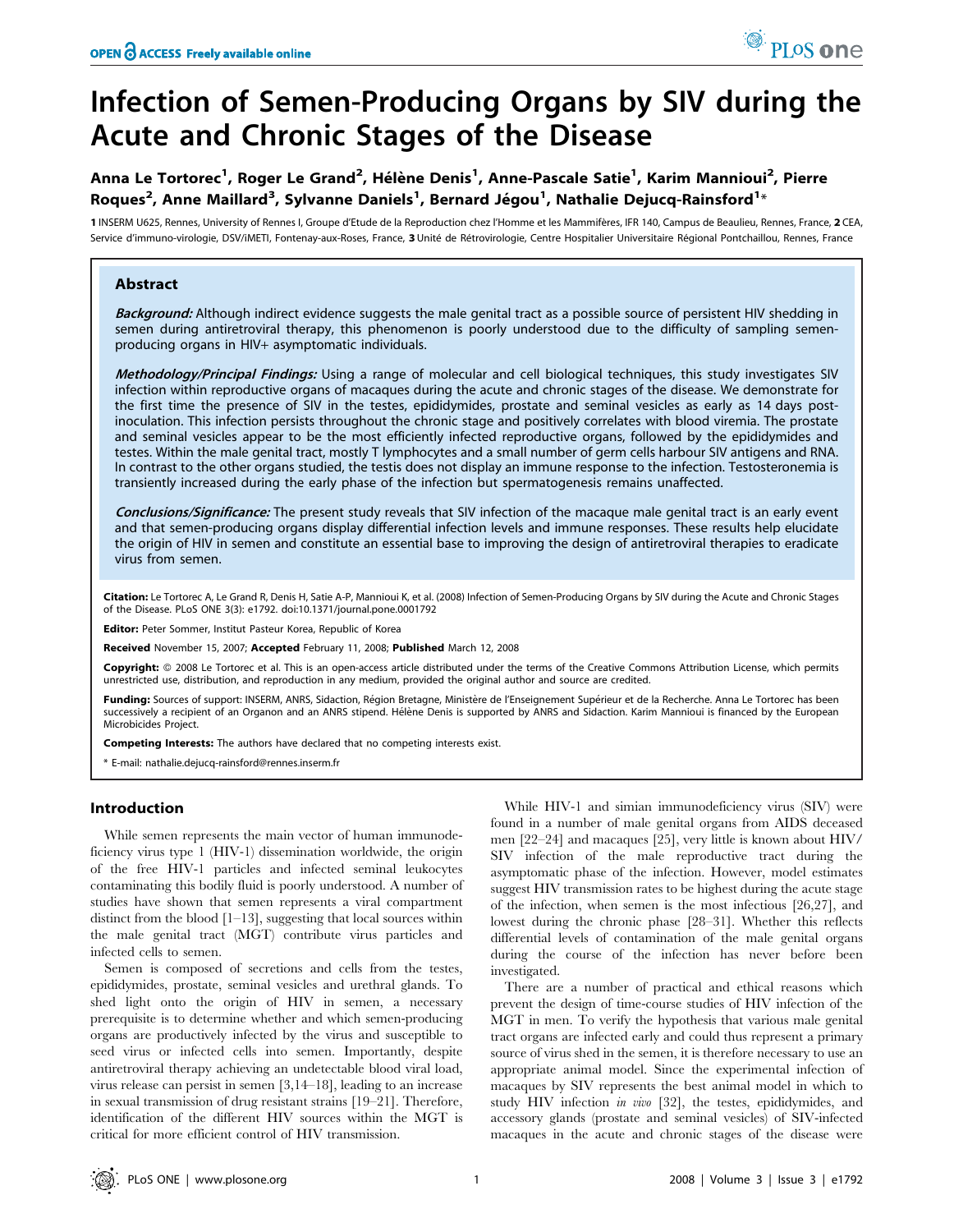examined during this study. Using molecular- and cell biological techniques, we established the kinetics of infection within the MGT and correlation with blood viremia. Furthermore, we identified viral target tissues and cells and demonstrated that all infected organs except testis showed an inflammatory response.

#### Materials and Methods

#### Animals and infection

Fourteen adult male cynomolgus macaques (Macaca fascicularis)  $(3-4)$  years old, body weight $>5$  Kg, all mature as attested by the presence of full spermatogenesis) imported from Mauritius were included in the present study, having been previously screened for pathogens [33]. Animals were housed at the primate facilities of CEA, France and handled in accordance with EC guidelines (Journal Officiel des Communautés Européennes, L358, December 18, 1986). Eleven macaques were intravenously inoculated with 50 AID50 (50% animal infectious dose) of pathogenic cell-free SIVmac251 in 1 ml of phosphate-buffered saline (PBS). The generation and titration of the SIVmac251 virus stock have been described elsewhere [33].

#### Specimen collection and blood viral load measurement

Blood was periodically collected throughout the infection and at the time of euthanasia. Plasma viral loads (PVLs) and peripheral CD4 cell counts were assessed as previously described [34]. Tissues were collected immediately after euthanasia and exsanguinations of the animals, extensively washed and cut into fragments weighing about 300 mg each. The fragments were either stored at  $-80^{\circ}$ C or fixed in 4% formaldehyde.

#### Nucleic acids extraction

Total RNA and DNA were extracted from 2 distinct fragments of each tissue using the RNeasy isolation maxi kit or the QIAamp DNA maxi kit (both Qiagen, Courtaboeuf, France), respectively. RNA samples were depleted of contaminating DNA by DNase treatment (Promega, Charbonnières, France) and submitted to RT reactions, using random hexamer primers (Boehringer-Mannheim, Mannheim, Germany) and M-MLV-Reverse Transcriptase (Invitrogen, Cergy-Pontoise, France). Total DNA from PBMC were isolated using a commercial kit (Genomic DNA from tissue, Macherey-Nagel, GmbH & KG, Germany).

## Nested PCR

A previously described, sensitive nested PCR [35] was used to detect SIV DNA. In order to increase the chances of detection of focal infection of the genital tissues, 2 independent fragments of each tissue were assayed in a minimum of 54 PCR reactions, each performed on 500 ng of extracted DNA. The sensitivity was 100% for a detection threshold of 10 copies of SIVmac251 gag DNA plasmid in 500 ng of exogenous DNA, and 33% for a detection threshold of 1 copy. Results were expressed as percentages of SIV gag positives PCR.

#### Viral DNA quantification

DNA extracted from 2 independent fragments was analyzed in duplicate in real time PCR Taqman assay using the Platinium qPCR SuperMix UDG kit (Invitrogen) and previously described SIV gag primers and probe [34]. The reaction, data acquisition and analysis were performed with the ABI PRISM 7000 Sequence detection System (Applied Biosystems, Foster City, CA, USA). SIV DNA copy number in unknown samples was inferred by plotting the threshold cycle (Ct) value against a calibration curve (gag SIV mac $251$  DNA plasmid, linear dynamic range  $10$  to  $10<sup>7</sup>$  copies).

Genomic normalizing GAPDH gene was simultaneously amplified, using previously published primer set and probe [36]. Results were expressed as SIV DNA copy numbers per copy of GAPDH.

# Cloning and phylogenetic analysis

Genital tissues DNA and PBMC DNA as well as blood plasma cDNA were submitted to nested PCR to amplify a 590-bp fragment encompassing the V1-V2 region of the SIV envelope gene, as previously described [37]. To reduce the possibility that differences between MGT, blood and serum sequences were caused by sampling errors, we performed the extraction, amplification and direct sequencing of the PCR products at least twice. Clones were sequenced from each of the two or three extractions as described below. PCR products were inserted into a plasmid with the TOPO 4TA cloning kit (Invitrogen). Ecoli Top10 (Invitrogen) were transformed and a minimum of 10 colonies were selected by PCR using inner primers. The inserts from purified plasmid were sequenced using an automated sequencer (Qiagen). Sequences accession numbers are AM397301 to AM397432. V1- V2 sequences were then submitted to phylogenetic analysis. After hand correction of crude sequences in MEGA3, alignments were performed using the reference sequences from SIVmac239 as root (Ac*#* M33262). Multiple sequences were aligned using CLUS-TALW (1.8) [38] and adjusted using the alignment editor Se-Al (version 2.0; available from http://evolve.zoo.ox.ac.uk). Ambiguous regions and all sites including a gap were removed from the alignment. Phylogenetic trees were built using PAUP\* version 4b10 [39] using a sequence evolution model chosen with Modeltest v3.06 [40]. The reliability of the branching order was estimated by performing bootstrap analysis (100 replicates). Only significant values above 50% were indicated on the branches.

#### Immunohistochemistry

The following human mAbs and matching isotype controls were used at the indicated concentrations: anti-HLA-DR (TAL.1B5, 0,6 mg/ml), anti-CD68 (KP1, 1.2 mg/ml), anti-CD3 (F7.2.38, 6.75 mg/ml) (all from DAKO), anti-CD4 (1F6, Novocastra, 2.5  $\mu$ g/ml), anti-TIA-1 (2G9, Immunotech, 1  $\mu$ g/ml), anti-Pen5 (5H10 clone [41], neat) with mouse IgG1 isotype control (DAKO); anti-SIV gag p27 (ARP 397, CFAR, 1/100), anti-CD20 (L26, DAKO, Trappes, France, 0.44 µg/ml), anti-CCR5 (2D7, BD Biosciences, 25 µg/ml), anti-CXCR4 (12G5, NIBSC, 25 µg/ml) with mouse IgG2a control (BD Biosciences). A rabbit polyclonal Ab to DEAD-box protein 4 (DDX4, Abcam, 2 µg/ml) was used with rabbit IgG isotype control (Jackson Immunoresearch Laboratories, West Grove, PA, USA) to specifically stain spermatogenic cells [42]. Immunohistochemistry was performed as previously described [43]. No staining was ever observed with isotope control antibodies or control serum. A minimum of three sections from distinct areas were observed per animal. For quantitative and semi-quantitative measurement, cell counts were performed using the Cast software (Olympus) on two sections from three animals per group. In uninfected animals, stained positive cells were counted in 100 randomly selected fields/section at a magnification of  $40\times$ . For CD3+T cell infiltrates semi-quantitative analysis, whole sections were examined.

#### In situ hybridization and immunohistochemistry

SIV gag *in situ* hybridization combined with immunohistochemistry for cell markers was performed as previously described [44], using a 743 bp SIVmac251 gag cDNA fragment (Genbank accession number M19499, nucleotides 1386-2129) to generate 35S-UTP-labeled riboprobes. The specificity of the hybridization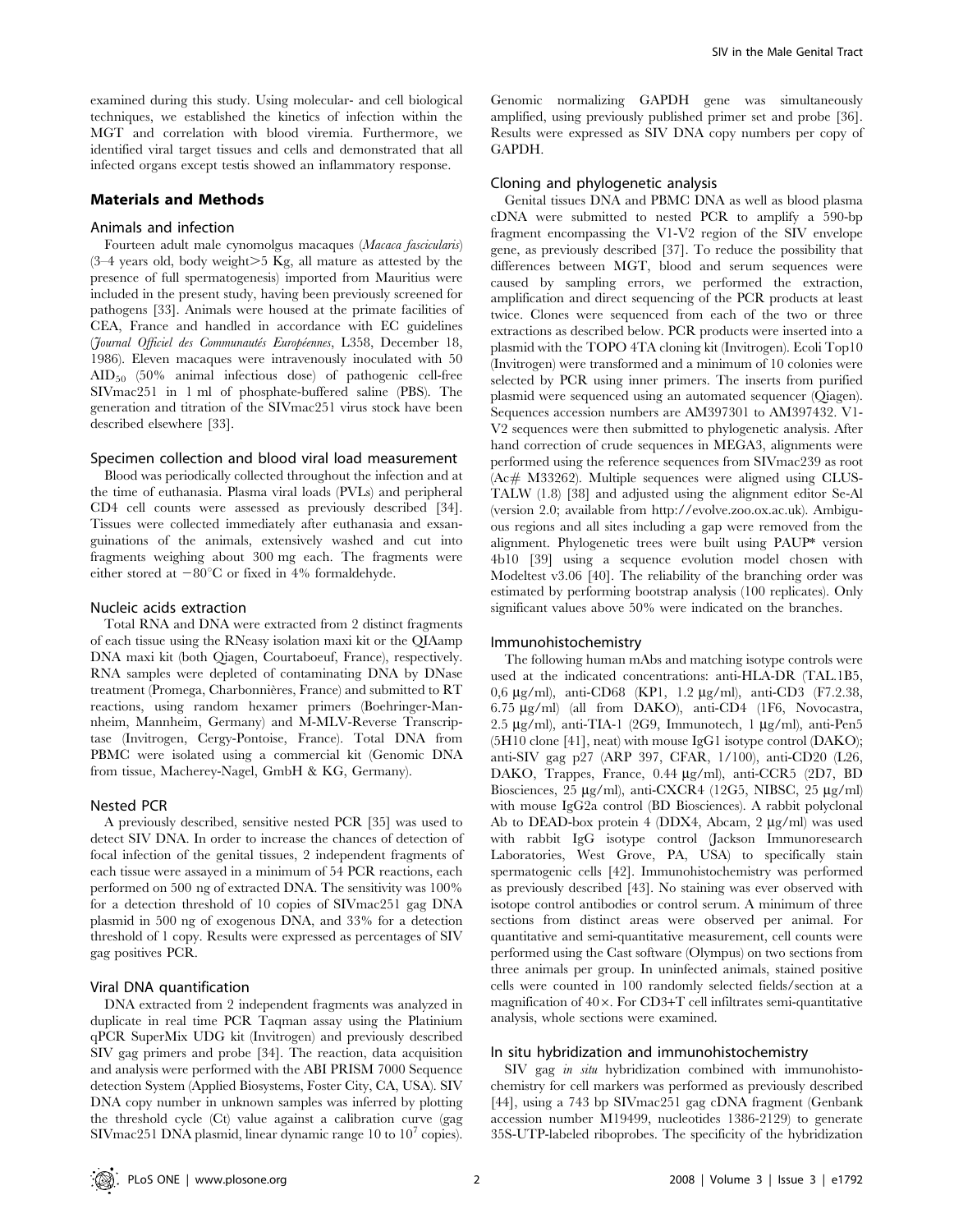signal was systematically checked by hybridizing sense probes on parallel sections and anti-sense probes on uninfected genital tissues. SIV positive cells co-labelled or not with cell markers were counted in a minimum of 30 adjacent sections/experiment, in three independent experiments. The total surface area counted was determined using the Cast Grid software (Olympus, France).

## Cytokine mRNAs quantification

TaqMan quantitative real-time PCR assays were performed on 100 ng (cytokine) or 40 ng (18 s) of equivalent RNA from 2 independent tissue fragments run in duplicate with the ABI7500 using commercially available master mix and following human target probes (Applied Biosystems): Hs00174097\_m1 (IL1 $\beta$ ),  $HsOO174086_m1$  (IL10),  $Hs00998133_m1$  (TGF $\beta$ ), Hs99999901 \_s1 (18s). Primers and probes for simian IFN $\gamma$  and TNFa were described elsewhere [45]. The Ct values of each gene were calculated with the ABI Sequence Detection System 1.9 program and normalized to the level of 18s RNA. The absolute gene expression level was calculated by the standard curve method using plasmid standards encoding for simian IFN $\gamma$ , TNF $\alpha$ , IL1 $\beta$ , IL10 and  $TGF\beta$  (kindly provided by Dr Villinger, Emory University School of Medicine, Atlanta, USA) or PCR product (18 s). Results were expressed as copy numbers of the mRNA of interest per copy of 18s RNA.

#### Hormone assays

The testosterone and LH assays were conducted in the Yerkes National Primate Research Center (Emory University, Atlanta, USA) on macaques' serum samples collected prior and after infection. Serum levels of testosterone were measured by RIA (Diagnostic Systems Laboratories, Webster, TX). The sensitivity of the assay was 0.05 ng/ml; the intra- and interassay coefficients of variations were 6.3% and 5.95% at 0.68 ng/ml and 4.14% at 5.67 ng/ml, respectively. Serum levels of LH were measured by a mouse Leydig cells bioassay, as previously described [46]. The sensitivity of the assay was 0.2 ng/ml; the intra- and interassay coefficients of variations were 5.44% and 18.4%, respectively. Samples were assayed in duplicates and results expressed as the median  $+/-$  quartiles for each time point.

#### Statistical analyses

The non-parametric unpaired Kruskal-Wallis test was used to assess differences according to infection status/blood viremia (SIV DNA detection, cytokine quantification) whilst the non-parametric paired Wilcoxon test was used to assess differences within one animal group (variation in SIV DNA detection and cell quantification amongst organs, hormones level variations during time course). Coefficients of correlation (r) between blood viremia and frequency of detection of SIV in male genital organs (nested PCR for SIV DNA) were calculated using the Spearman rank test. All analyses were performed using the statistical software R.

# Results

## Identification and quantification of SIV/HIV target cells

Throughout the MGT of uninfected macaques, immune cell subsets and localization were similar to previous observations in humans [47,48]: HLA-DR+ cells, CD3+ T lymphocytes, CD68+ macrophages and CD4+ cells were found within the testicular interstitial tissue (Figure 1A–C), the stroma of the epididymis (Figure 1G–I) and accessory glands (data not shown) and inserted within the epididymal epithelial cells (Figure 1G–I). Similar localization was observed for CCR5+ and CXCR4+ cells (Figure 1D–F, J–L). Quantification of potential HIV target cells



Figure 1. Localization and quantification of SIV/HIV target cells in the male genital tract. Testis (A–F) and epididymis (G–L) immunolocalization of HLA-DR (A, G), CD68 (B, H), CD3 (C, I), CD4 (D, J), CCR5 (E, K) and CXCR4 (F, L) positive cells in uninfected macaques. Arrows show immunopositive cells in contact with the epithelium of the epididymis. Note the presence of testicular macrophages within the peritubular wall bordering the seminiferous tubules of the testis (Figure 1H, arrow heads). Scale bars = 20  $\mu$ m. (M): Quantification of HIV potential target cells (CD68+ and CD4+ stained positive cells) in the male reproductive organs of uninfected macaques. Stars indicate statistical difference between the number of CD68+ cells and CD4+ cells within an organ (Wilcoxon signed rank test,  $p$ <0.05;). The number of CD68+ cells was significantly lower in the testis when compared with the other MGT organs (Wilcoxon signed rank test,  $p$  < 0.05, not shown on the graph). The number of CD4+ cells in the testis was significantly lower than in the prostate and seminal vesicles (Wilcoxon signed rank test,  $p<0.05$ , not shown on the graph). doi:10.1371/journal.pone.0001792.g001

(i.e. macrophages and CD4+ T lymphocytes) revealed that the testis displayed significantly lower number of macrophages than the other organs (on average over 16 fold less than in epididymis and seminal vesicles and 10 fold less than in prostate) (Figure 1M). CD4+ cells were also lower in the testis than in the seminal vesicles (on average 10 fold less), the prostate (6 fold less) and epididymis (3 fold less), although the difference was not statistically significant for the latter (Figure 1M). In all organs but testis, macrophages predominated over CD4+ T cells (Figure 1M).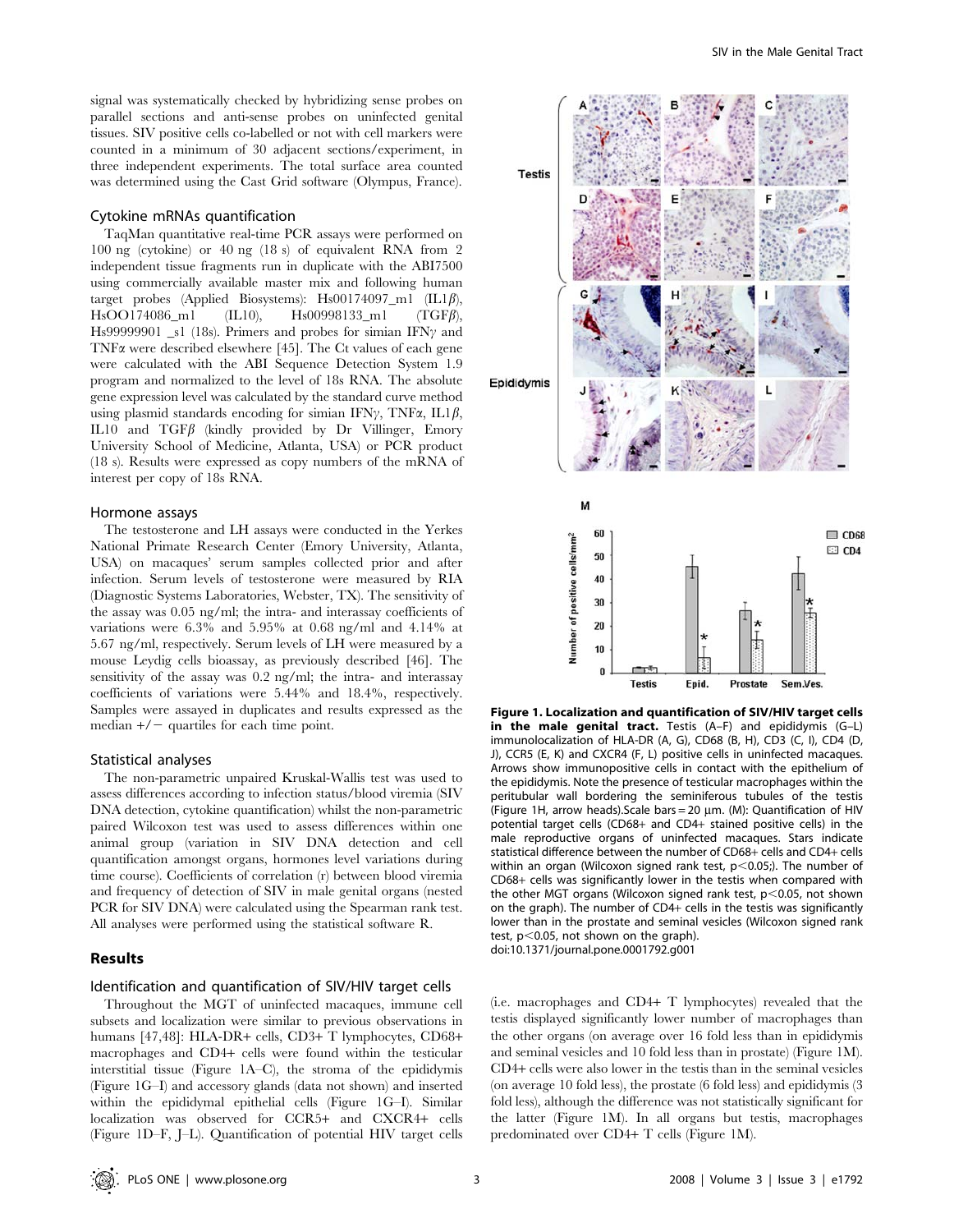# Characteristics of infected animals

Four macaques were euthanized at peak blood viremia (Figure 2A) [named below ''primary-infected macaques''], and seven were euthanized during the chronic asymptomatic stage (Figure 2B). Amongst the latter, two groups were distinguished (Figure 2B): -four macaques displayed a blood plasma viral load  $(PVL)$   $\leq$  4 Log six weeks post-infection (p.i.) (a time point at which viremia level is highly predictive of the outcome of the infection [49]). Two of these four animals had completely controlled viremia at the time of sacrifice (Figure 2B, animal 6420 & 9204), whilst the other two  $(6442 \& 6394)$  presented a PVL $\leq$ 3 Log. These four animals were called ''low chronics'' in subsequent analysis; -three animals, classified as "high chronics", displayed a  $\text{PVL} > 5$  Log by six weeks post-infection and still displayed PVL $>4$  Log at the time of sacrifice. Of note, no persistent CD4+ cell depletion was observed in any of the chronically-infected macaques tested (refer to Figure S1 for CD4+T cell counts of primary and chronicallyinfected animals).

### Detection of viral DNA

Nested PCR detected SIV-DNA in the testis, epididymis and accessory glands of all acutely-infected animals (Figure 3A). During this phase, SIV detection rate in the MGT was significantly higher than during chronic phase. Furthermore, MGT infection was significantly reduced in low chronic animals when compared to high chronics (Figure 3A). A positive correlation was found between the frequency of detection of SIV in the MGT and blood viremia (Figure 3B). Throughout the infection, the testis displayed the lowest rate of infection amongst the organs tested, a finding confirmed in primary-infected animals by measurement of reproductive tissues viral load (VL) in real time PCR: prostate and seminal vesicles VL were on average 1 Log higher than epididymis mean VL (Figure 3C), whilst testis VL was consistently below the quantification threshold of the real time PCR. Of note, semen-producing organs VLs were at least 1 Log lower than mesenteric lymph node VL.

#### SIV localization

SIV p27 positive cells were found within the stroma and close to the secretory epithelium of the seminal vesicles (Figure 4A), prostate and epididymides (data not shown) of primary-infected



#### (B) Chronically-infected macaques



SIV in the Male Genital Tract

animals. Positive staining was observed in the interstitium and seminiferous tubules of the testis (Figure 4B, B). In situ hybridization for SIV gag RNA also revealed positive cells in the stroma and, occasionally, within the epithelium of the seminal vesicles (Figure 4C), epididymides (Figure 4E, E') and prostate (Figure 4F) of primary-infected animals. Within the testis, SIV RNA+cells were observed in the interstitium (Figure 4D), occasionally bordering the seminiferous tubules (data not shown). In all tissues, these infected cells were mainly T lymphocytes (60– 97% of SIV RNA+ cells co-labeled with CD3, the highest proportion being found in the prostate and seminal vesicles) (Figure 4C, E', F), and some macrophages (0–25% of cells colabeled with CD68, the highest rate being consistently found in the epididymis) (Figure 4E). Interestingly, in the testis SIV gag positive cells that never co-localized with either HLA-DR, CD3 or CD68 were occasionally observed within the seminiferous tubules (Figure 4D') (on average 1 positive cell for 300 seminiferous tubules). These positive cells systematically co-localized with VASA, a specific germ cell marker [42]. Their distribution and localization, from the base to the middle of the tubules, suggested an association of SIV with pre-meiotic and meiotic germ cells. In chronically infected macaques, the same pattern of SIV localization was observed, but fewer cells were affected. Importantly, however, a few SIV+ cells were detected within the MGT of an animal with undetectable blood viremia (data not shown). A quantitative measurement of the number of SIV+ cells per tissue surface in a primary-infected animal evidenced that seminal vesicles and prostate displayed a higher number of positive cells when compared to the epididymides and testes (Figure 4G).

#### Viral populations in the MGT

The genotype of the virus strains present in the reproductive organs (obtained from different PCR rounds and pooled) was compared with those isolated from PBMCs and blood plasma in one high viral load chronically-infected macaque (Figure 5). We evidenced four main clusters of clones in the MGT, which were linked, but statistically distant from, the main viral population present in the blood, as indicated by the high bootstrap value 99, 100. However, a few sequences from the prostate were close to RNA sequences from blood, suggesting a continuous re-seeding of the resident sequences in MGT. Interestingly, only a partial

Figure 2. Blood PVLs from time of intravenous SIVmac251 inoculation to necropsy. (A) Four animals were sacrificed at 14 days p.i.; (B) Seven animals, sacrificed between 15 to 37 weeks p.i., were distinguished into one group of 3 ''high chronic animals'' (triangles) and one group of 4 ''low chronics'' (circles), based on PVL at necropsy. Mean viral loads are represented by a blue line for the primary-infected, a red line for the chronically-infected animals with high PVL and a green line for the chronically infected animals with low PVL. doi:10.1371/journal.pone.0001792.g002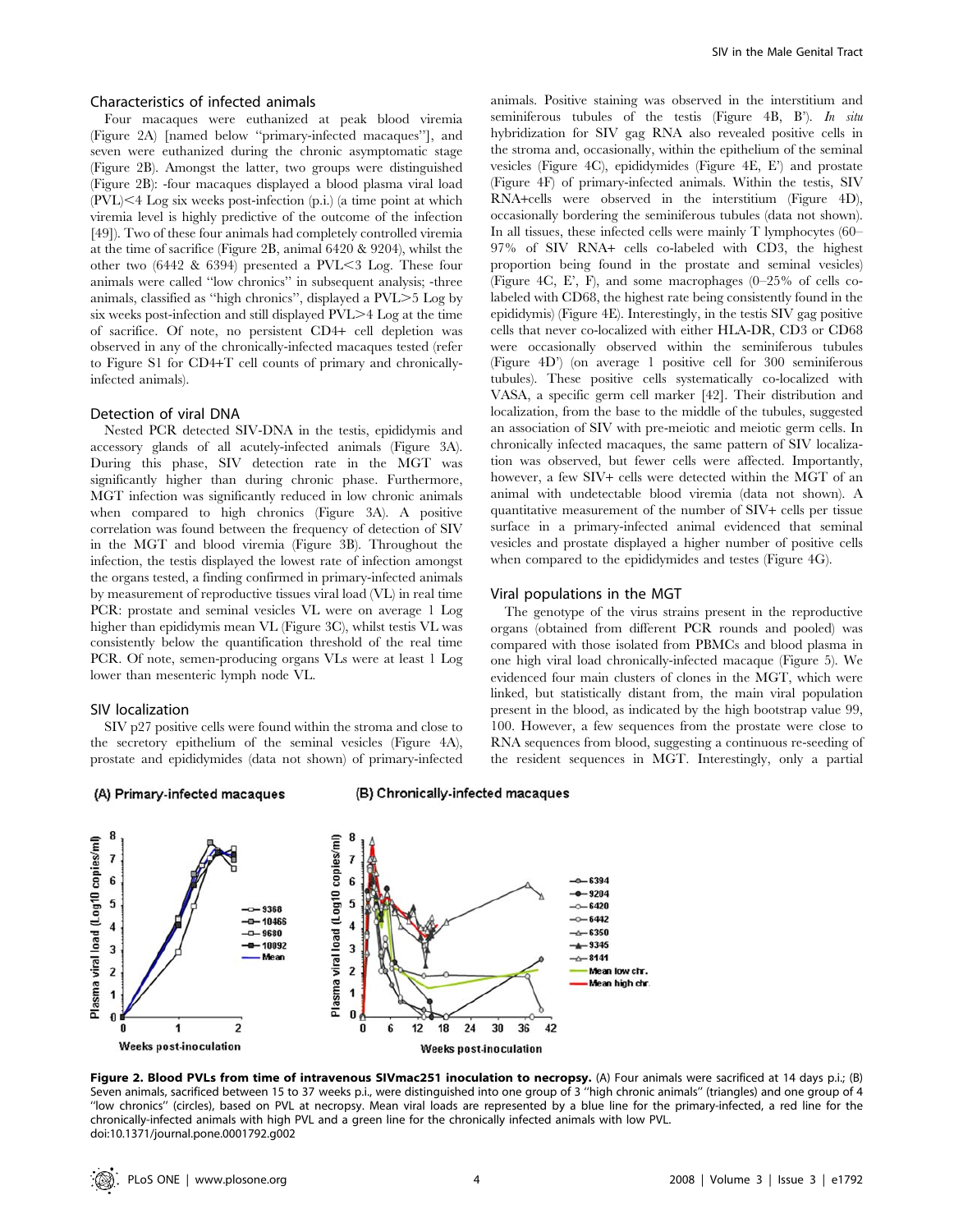

Figure 3. SIV DNA detection and quantification in the male genital organs. (A) Frequency of detection of SIV DNA in the testis, epididymis (Epid.), prostate and seminal vesicle (Sem. Ves.) of SIVinfected macaques, using nested SIV gag PCR. Each bar represents the mean  $+/-$  SEM of gag+ PCR for each organ within a group of animals. Statistical difference (Kruskal Wallis test,  $p$ <0.05) was found between the MGT of primary-infected, high chronic and low chronic animals (not shown on the graph); p values shown on the graph indicate statistical difference between the organs, according to Wilcoxon signed rank test. (B) Frequencies of detection of SIV gag DNA in genital organs of primary and chronically-infected animals were tested for association with blood viremia by Spearman rank test. The different organs are depicted by different symbols. Positive correlation was found for all male genital tract organs levels of infection and blood viral load. (C) SIV DNA viral load in mesenteric lymph nodes (LN), epididymides, prostate and seminal vesicles of primary SIV-infected macaques, in quantitative real time PCR. Mean of 4 animals is represented by black bars. Squares with the same pattern show viral load for 2 independent fragments of the same organ. Stars indicate statistical difference between the epididymis and the other organs (Wilcoxon signed rank test,  $p<0.05$ ). doi:10.1371/journal.pone.0001792.g003

segregation could be seen between the different compartments of the reproductive tissues: the neighbour-joined tree showed highly heterogeneous viral populations that could be separated into four major clusters closely related altogether (Figure 5A). However, we observed a relative enrichment of some tissue specific clones in the different populations (Figure 5B). Thus epididymis sequences are found mainly in cluster III and from seminal vesicle in population IV. Similar observations were done in a low viral load chronically infected animal despite a lower number of available sequences (Figure S2).

## Local immune responses in the MGT

The morphology of the seminal vesicles, epididymides and testes was similar in acutely-infected animals (Figure 6E, H, K) when compared to uninfected ones (Figure 6D, G, J). However, HLA-DR+ cell foci were observed within the prostate during the acute phase of the infection (Figure 6B versus Figure 6A). In low chronic animals, cell foci were never observed (data not shown). In contrast, in high chronic animals, outsized HLA-DR+ cell infiltrates were observed in the stroma of the prostate (Figure 6C), seminal vesicles (Figure 6F) and epididymides (Figure 6I), but were never found within the testis (Figure 6L). During both the primary and chronic stage of the disease, the cellular infiltrates were mainly composed of CD3+ T lymphocytes and comprised a mix of CD4+ T helper and TIA-1+ cytotoxic cells (Figure 7E, F, G and M, N, O) whilst only very few cells labelled with the NK marker Pen5 (Figure 7H and P); only a few CD20+ B lymphocytes (Figure 7C and K) and CD68+ myeloid cells (Figure 7B and J) were present. Semi-quantitative analysis indicated that there were no marked differences between the sizes and number of CD3+ T cell foci amongst the epididymis and accessory glands of chronically-infected macaques with high PVL. Although the prostate of primary-infected animals displayed similar numbers of small size CD3+ infiltrates (15–50 cells) than the prostate of high chronic macaques, medium size foci (51–250 cells) were 2.7 fold less numerous and large size foci (251–1000 cells) were never encountered (Figure 7Q).

Testes of chronically infected animals with high blood viremia displayed similar number of CD3+ T cells and CD68+ macrophages than the uninfected ones (Figure 7R).

Within the testis, the levels of expression of the immunosuppressive cytokines IL-10 and  $TGF\beta$  and pro-inflammatory cytokines IFN $\gamma$ , IL-1 $\beta$ , TNF $\alpha$  transcripts was not significantly changed following infection (Figure 8).

Of note, IL-10 and TGF $\beta$  mRNAs levels in both the uninfected and infected testis were about 10 fold that of uninfected prostate, in concordance with the previously reported immuno-suppressed status of this organ [48]. In the prostate of primary-infected macaques, a significant increase in IL-10 transcript expression was detected when compared to uninfected animals, while the expression of other cytokines was not significantly modified (Figure 8). In contrast, in addition to IL-10, IFN $\gamma$ , TNF $\alpha$  and IL-1 $\beta$  mRNAs were significantly enhanced in the prostate of high chronic macaques (Figure 8). In the prostate of low chronic animals, cytokine mRNAs expression was similar to that of uninfected animals, suggesting that the absence of cell infiltrates was due to lack of local immune activation rather than to an enhanced immunosuppressive response (Figure 8).

# Impact of the infection on the exocrine and endocrine testicular functions

Normal spermatogenesis was observed in the testis of all infected animals (Figure 6K, L) and packs of spermatozoa were found within the epididymis lumen (Figure 6H, I) indicating that the infection did not impair sperm production. Sperm quality was not assessed. Interestingly, an increase in testosteronemia was observed 10 weeks p.i., while luteinizing hormone (LH) level remained unchanged (Figure 9).

# **Discussion**

Understanding the spacio-temporal colonization of the MGT by HIV is crucial in any attempt to prevent its transmission and to improve the antiretroviral therapies. The few studies that addressed this question have focused mainly on the late stage of the disease (reviewed in [50]). Using a macaque model, this work provides the first extensive description of SIV interactions with a number of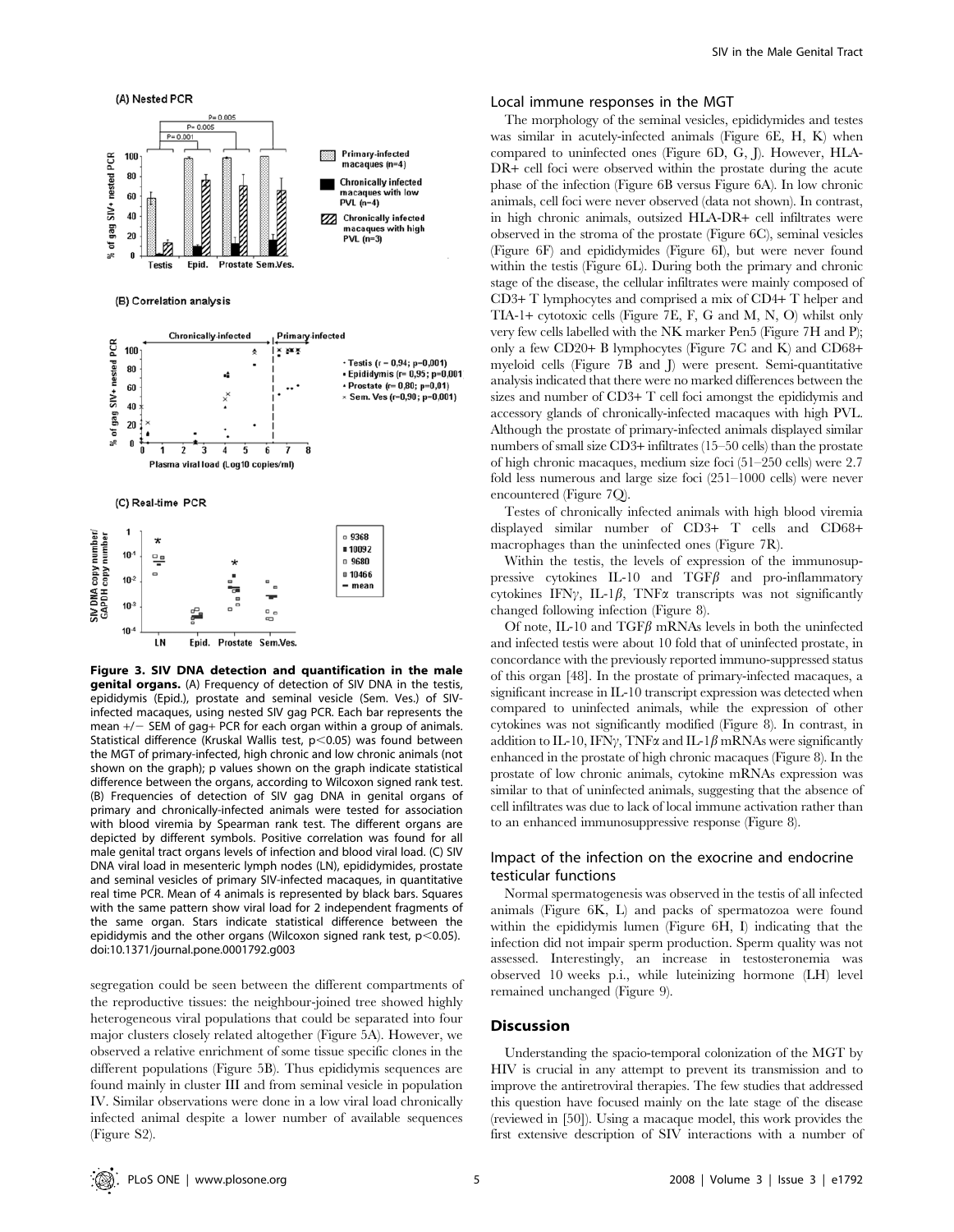

Figure 4. SIV localization within the male genital tract. Detection of SIV positive cells in the seminal vesicles (A, C), testes (B-B', D-D'), epididymides (E, E') and prostate (F) of primary-infected macaques using immunohistochemistry for SIVp27 (A, B) and in situ hybridization (ISH) for SIV gag RNA (C–F). The phenotype of SIV positive cells was determined using ISH for SIV gag RNA (visualized as black silver grains) combined with immunostaining for cell markers (visualized as brown staining): combined ISH for viral RNA and immunostaining for CD3 revealed black silver grains clustered over brown cells in the seminal vesicles (C), prostate (F), and epididymis (E'), indicating infection of CD3+T lymphocytes. Co-labelling of SIV RNA+ cells with the myeloid cell marker CD68 was also observed, as shown here for the epididymis (E). In the testis, SIV RNA was detected within the interstitium in HLA-DR+ cells (D) and within the seminiferous tubules in VASA+ germ cells (D'). Inserts show enlargement of SIV RNA positive cells costained for cell markers. I: testicular interstitium; ST: seminiferous tubules. Scale bars = 20 mm. (G) SIV RNA+ cells were counted in a minimum of 30 tissue sections/experiment in 3 independent experiments on a primary-infected macaque MGT. Results show the mean positive cell number/tissue area  $+/-$  SEM. doi:10.1371/journal.pone.0001792.g004

organs crucially involved in the production of semen, both during the

acute and chronic asymptomatic phases of the infection. We demonstrate the presence of SIV in the testes, epididymides,

prostate and seminal vesicles of acutely and chronically-infected macaques, using different but complimentary techniques. Similar early viral dissemination had been reported for several other lymphoid and non-lymphoid organs, independent of the route of infection [51–53]. For the first time, we establish a positive correlation between the frequency of detection of SIV in the reproductive organs and plasma viremia throughout the infection. Of note is that such a correlation had been described for semen from men and macaques during the acute [26,54] and chronic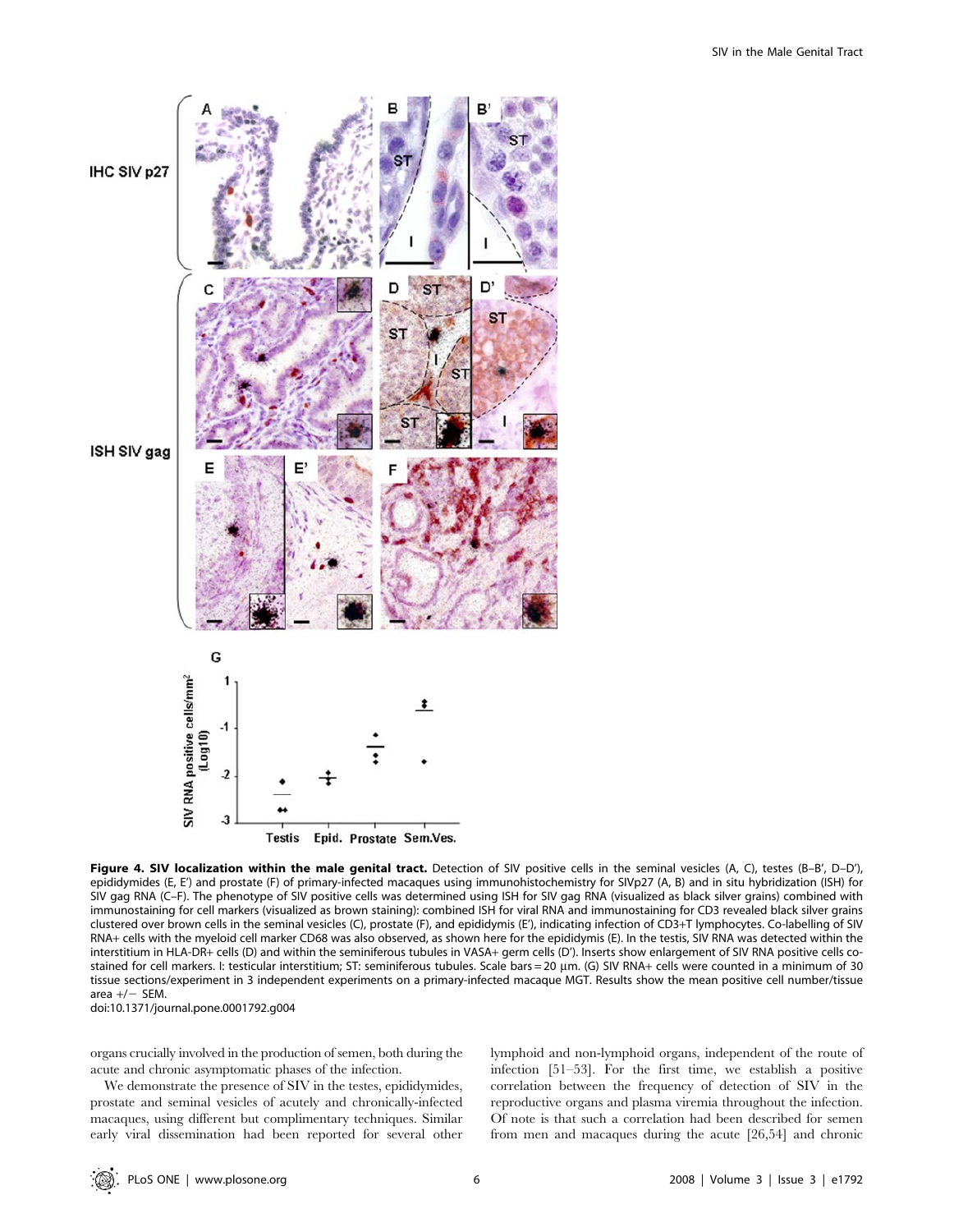

| Blood |
|-------|
|       |
|       |
|       |
|       |
| 17    |
| 20    |
|       |

Figure 5. Viral populations in the MGT. (A) Phylogenetic analyses of V1-V2 sequences from quasi-species obtained from reproductive tissues (white symbols) and blood (black symbols) of a high chronic macaque at necropsy. Trees were built with PAUP\* version 4b10. Major significant phylogenetic clusters in the MGT are rounded in black and numbered I to IV. The numbers near nodes indicate the percentage of bootstrap replicate (100 resamplings). The scale refers to the distance between sequences. (B) Tissue origins of the clones present in the different viral populations. doi:10.1371/journal.pone.0001792.g005

stage of the infection [4,55–57], as well as for other tissues [58]. Virus colonizes the male genital tract during the primary infection, at a time when blood viral load is at its peak and thus likely to favour diffusion of free viral particles and infected leukocytes amongst the organs.

Markedly different levels of infection were found amongst the semen-producing organs. The prostate and seminal vesicles appeared the most highly infected organs, followed by the epididymis, while the testis consistently displayed the lowest infection rate. In rhesus macaques with AIDS, the testis was similarly found to be the least infected organ within the MGT [25]. This low level of infection probably results from the overall smaller number of potential target cells (i.e. macrophages and CD4+ cells) that we evidenced in the uninfected testes when compared to the other MGT organs, as previously described in humans [48]. In addition, the testis specific environment is likely to reduce immune cell infectivity *in situ* and infected cell migration in this organ. Thus androgens and testicular immunosuppressive factors are known to inhibit inflammation and T-cell activity in the testis [59–63]. Indeed, immune cell infiltrates were never encountered in the infected testis.

In our study, T lymphocytes represented the main infected cell population throughout the MGT while macrophages were predominant over CD4+ T cells in the epididymis and accessory glands prior to infection. This may reflect the migration of bloodborne infected lymphocytes into these tissues and/or the preferential infection of this cell type rather than resident macrophages. In contrast, earlier studies on the MGT of men and rhesus macaques with AIDS described macrophages as the most infected cell types throughout the MGT [23,25]. In AIDS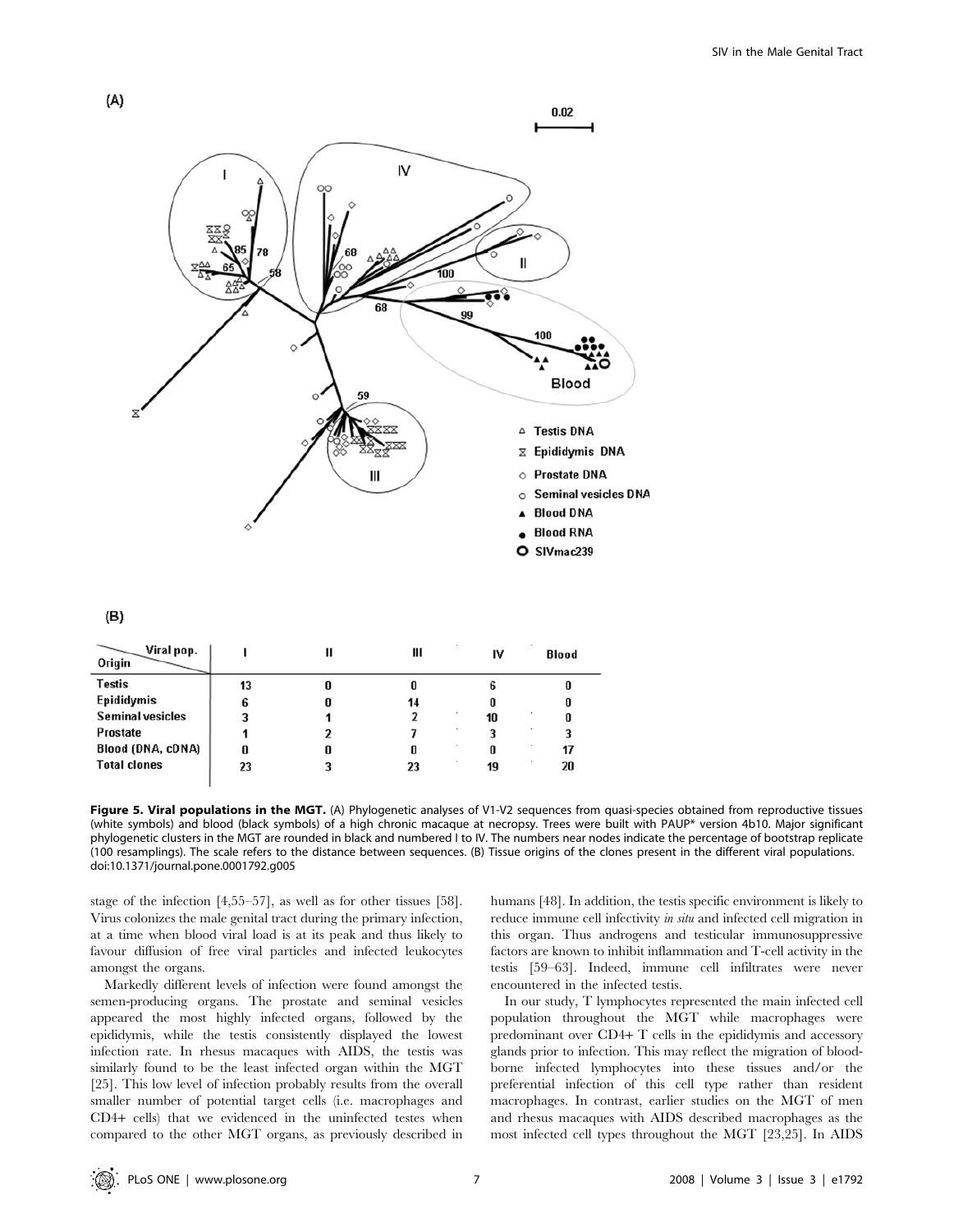

Figure 6. Immune activation in the male genital organs. Immunohistochemical detection of HLA-DR+ cells in the prostate (A–C), seminal vesicle (D–F), epididymis (G–I) and testis (J–L) of uninfected (A, D, G, J), primary-infected (B, E, H, K) or high chronic macaques (C, F, I, L). Scale  $bars = 100$  um. doi:10.1371/journal.pone.0001792.g006

rhesus macaques, epididymis was the most infected organ [25], as opposed to the prostate and seminal vesicles in our study. These differences could reflect CD4+ T lymphocytes depletion at the late stage of the disease. Thus, the persistence of infected macrophages in the MGT tissues whilst CD4+T cells are depleted may induce modifications in tissue viral load. In asymptomatic SIV and SHIVinfected pigtail macaques, both infected T lymphocytes and macrophages were found in the testis and epididymis [64]. Importantly, it has been demonstrated that experimental infection of cynomolgus macaques from Mauritius with SIVmac251, as used in this study, leads to virological and immunological evolution profiles that more closely mimics HIV infection in humans than the model of SIV-infected rhesus macaques of Indian origin [33,65–67]. Indeed, infection in rhesus macaques of Indian origin is characterized by profiles of high viral load and rapid decrease of CD4+ T cell counts associated with atypical anti-SIV immune response that may not be relevant to the human situation [67].

Inflammatory lesions have previously been evidenced at all levels of the reproductive tract of men and macaques with AIDS [23,25]. In our study, acutely-infected animals did not display any inflammatory foci in the epididymis and seminal vesicles and only small/medium size cell foci were detected in the prostate. Proinflammatory cytokine IL-1 $\beta$ , IFN $\gamma$  and TNF $\alpha$  mRNAs levels were not significantly modified in the prostate of these animals compared with uninfected ones, while the immunosuppressive cytokine IL-10 mRNA expression was enhanced. This differs from the situation described in PBMCs and lymph nodes of acutelyinfected cynomolgus macaques [68,69] and humans [70–72] where increased expression of both pro-inflammatory and immunosuppressive cytokine mRNAs was reported. Of note is that pro-inflammatory cytokines expression in tissues has been shown to positively correlate viral RNA level [73]. Thus, the low level of infection of MGT organs may not be sufficient to trigger their expression during the acute stage. In contrast, in the prostate of chronically-infected macaques with high PVL, both IL-10 and pro-inflammatory cytokines mRNAs were found to be elevated. This was associated with enlarged CD3+ cell foci composed of activated helper and cytotoxic T lymphocytes and may reflect a high level of activation of the immune system in these animals. The persistent recruitment of activated T cells to male genital organs is likely to increase the tissue viral load by providing a source of target cells for the virus. Although it cannot be ascertain, the enhanced expression of IL-10, IFN $\gamma$ , TNF $\alpha$  and IL-1 $\beta$ transcripts in the prostate may reflect protein expression as all these cytokines are known to be up-regulated in immune cells during the course of HIV and SIV infection [74,75]. Moreover, in HIV negative men with chronic inflammation of the prostate, elevated levels of IL-10 and inflammatory cytokines are found in the seminal plasma [76–78], indicating protein production. In contrast to macaques with relatively high level of MGT infection, neither immune infiltrates nor changes in cytokine expression levels were observed in the organs of the animals displaying low level MGT infection. This strongly suggests that local immune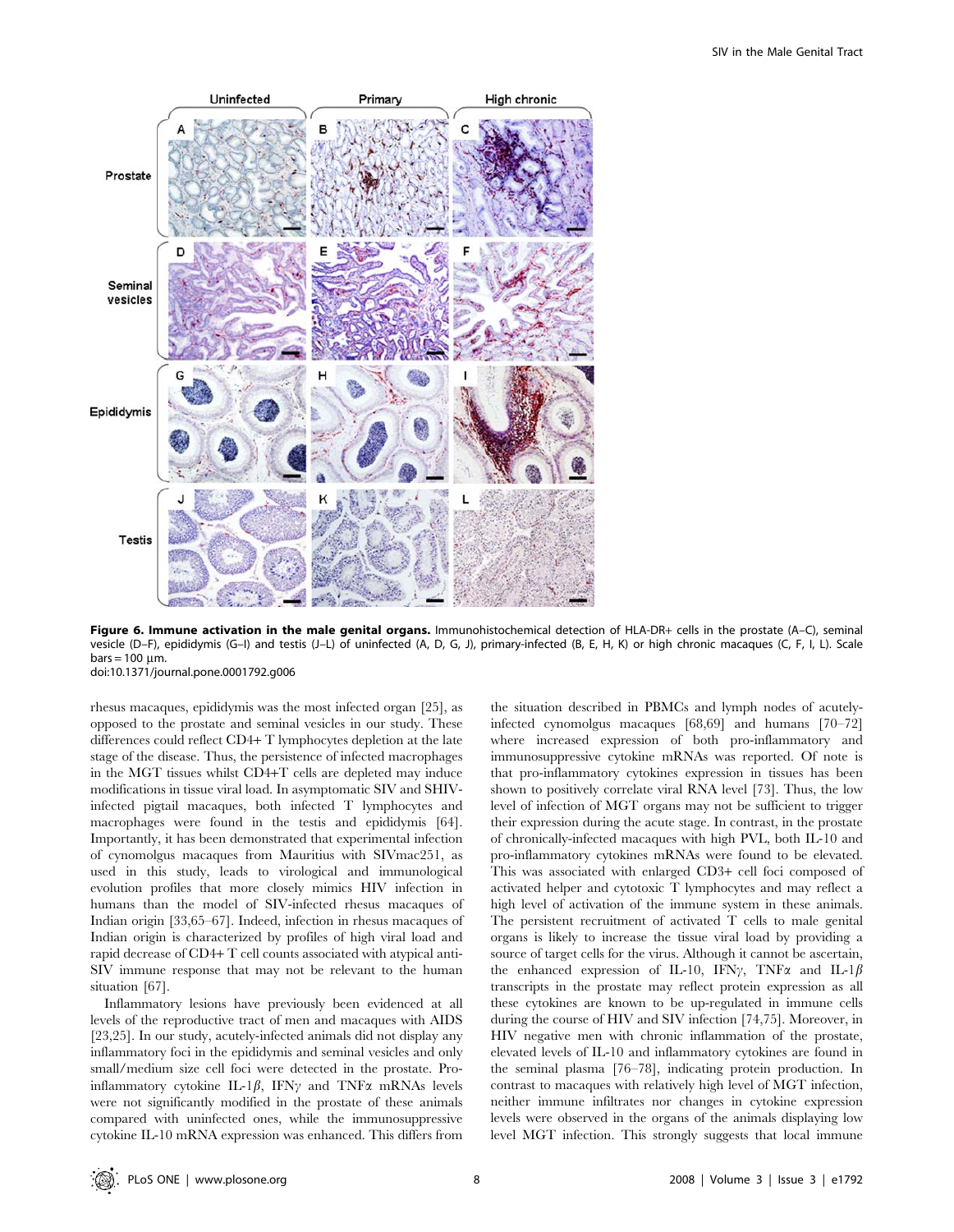

Figure 7. Characterization and semi-quantitative analysis of immune response in the infected reproductive organs. (A–P) Immunohistochemical characterization of immune cells present in the prostate of primary-infected macaques (A–H) and in the seminal vesicle of chronically infected macaques with high blood viremia (I–P): serial tissue sections (each column represents 4 serial sections) were stained with anti-HLA-DR (A, I), anti-CD68 (B, J), anti-CD20 (C, K), anti-CD3 (D, E, L, M), anti-CD4 (F, N), anti-TIA-1 (G,O) or anti-Pen5 (natural killer marker) antibodies (H,P). Note the presence of HLA-DR+ and CD68+ cells in the seminal vesicle lumen (I, J). Scale bars = 20 mm. (Q) Semi-quantitative analysis of CD3+ cell foci in the male genital organs of infected macaques. The number of CD3+ cells in each focus was determined using the Cast software. The number of foci in each category (15–50 cells, 51–250 cells, 251–1000 cells) was counted on whole sections of epididymis, seminal vesicles and prostate from chronically-infected macaques with high PVL, and prostate from primary infected macaques. (R) Quantitative analysis of CD68+ and CD3+ stained positive cells in the testes of non-infected macaques (non inf.) and macaques chronically infected with SIV and displaying high PVL (high chronic). doi:10.1371/journal.pone.0001792.g007

activation represents an important determinant of the tissue viral load in chronic animals.

No immune response was observed in the testis throughout the infection, in contrast to the other MGT organs. Although this could be due to the very low level of testicular infection, it is likely that the immuno-protected status of the testis plays an important role [48]. Amongst the various mechanisms that attenuate immune responses in this organ [48,79–84], elevated levels of the immunosuppressive  $TGF\beta$  together with diminished levels of pro-inflammatory cytokines expression have been reported following bacterial exposure [84]. This is consistent with our results in the SIV-infected macaques testis.

For a number of years, the question as to whether blood and MGT represent distinct viral compartments has been debated (reviewed in [50,85]). In the subject study, the presence of productively-infected cells in the MGT of an animal with undetectable blood viremia, further reinforces the previous indirect evidence indicating viral compartmentalization within the MGT [50,85]. Other evidence that viral compartmentalization exists was our finding that MGT and blood viral populations were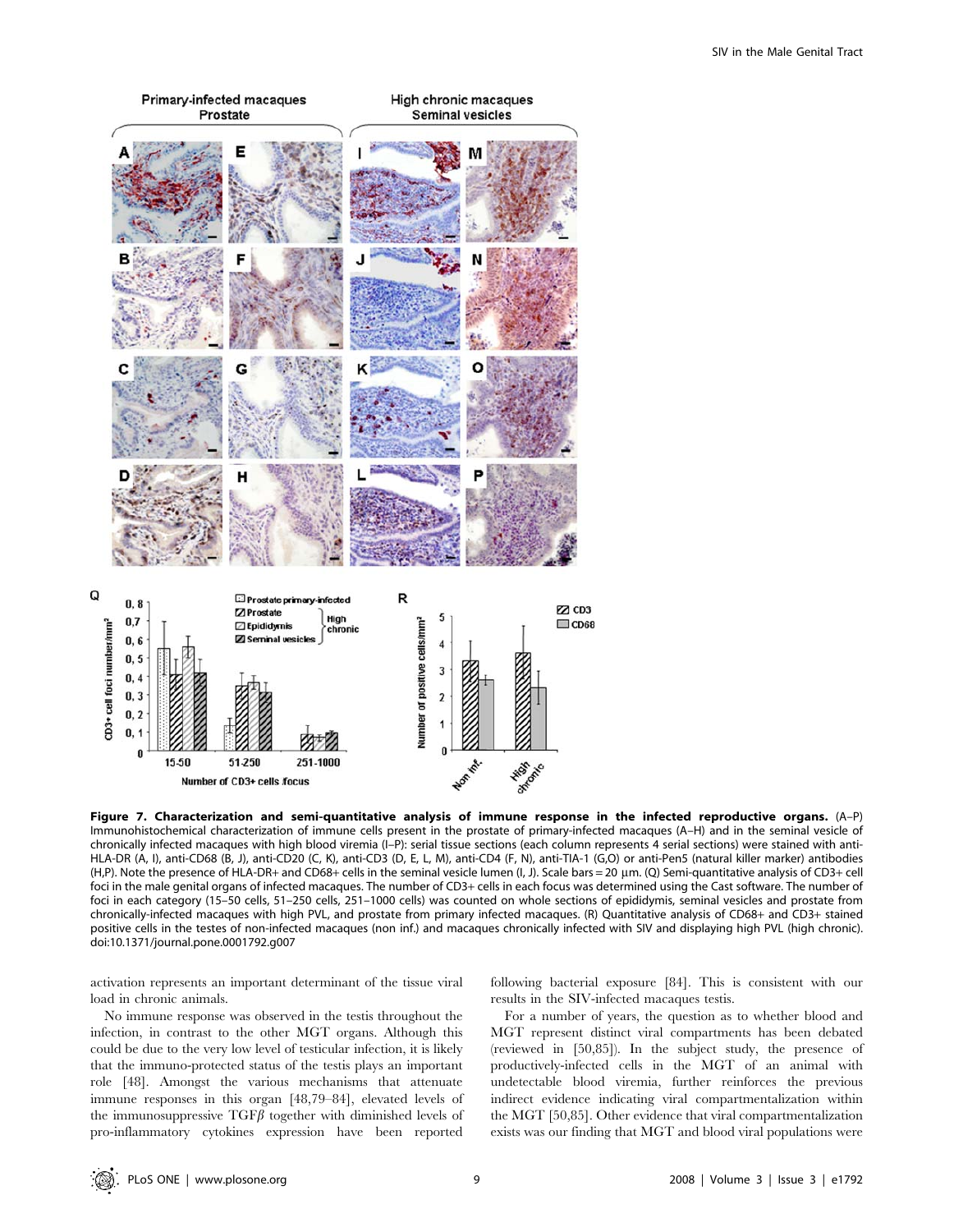

Figure 8. Cytokine mRNAs expression. Pro-inflammatory and immunosuppressive cytokines transcripts expression in testis and prostate tissues, as measured by quantitative real time RT-PCR. Each point represents the mean cytokine copy number of 2 independent fragments from one animal. Stars indicate statistical difference between non-infected and infected-macaques (Kruskal-Wallis test,  $p$ <0.05). doi:10.1371/journal.pone.0001792.g008

linked but clustered distinctly. This indicates that local virus production and blood re-seeding occur and explains the previous findings of both different [1–13] and identical [1,86] HIV-1 variants in semen and in blood. Interestingly, some of the male genital tract specific viral populations were shared amongst the reproductive organs, suggesting free virus drainage and/or infected cell migration at this level. Similar intermingling had been reported in human prostate and testis from HIV-1 infected individuals [87]. This could result from viral particles and infected cells circulation within the MGT, due to the inter-vascular connections which exist in between the reproductive organs [88]. It may also be facilitated by the transit of secretions and cells along the excretory ducts during ejaculation, as well as by retrograde contamination of these organs [89]. Independent evolution of viral variants in the MGT may induce the formation of variants that harbour the ability to escape the effects of immune system and drugs, vary tropism and pathogenicity. In presence of sub-optimal drug penetration, the MGT could participate in seeding the systemic compartment.



Figure 9. Testosterone and LH levels measured in macaques' serum. Results are expressed as the median value  $+/-$  Q3 and Q1 quartiles. Pre-infection testosterone and LH values each represents the pool of three measures performed on twelve macaques at different time points prior to infection. For each time point p.i., 12 animals were tested. \* indicates statistical difference to the pre-infection level (Wilcoxon test,  $p<0,05$ ).

doi:10.1371/journal.pone.0001792.g009

The detection of infected immune cells adhering to the epididymides and accessory glands epithelium of the SIV-infected macaques suggests that virus particles and infected cells are susceptible to be released into the seminal fluid and contribute to its viral load, as described in other tissues (reviewed in [90]). Since the seminal vesicles and prostate represent the two most infected organs and their respective secretions constitute 60% and 30% of the seminal fluid [91], they are likely to be the source of most viral particles in the semen. In favor of this hypothesis, prostate massage has been shown to significantly increase HIV RNA shedding in seminal plasma [92]. The lower level of infection of the testes and epididymides detected here strongly suggests that these organs are lower contributors to the viral load in semen. This is compatible with the fact that vasectomy has little effect on the level of seminal HIV RNA [93,94]. It is believed that the epididymis represents the main source of lymphocytes and macrophages in semen [95]. Indeed, our results show that it is in this organ that infected T lymphocytes and macrophages are the most frequently encountered within the secretory epithelium. Our findings that T lymphocytes represent the predominant infected cell type in the MGT also correlates with the fact that infected T cells are the main infected cell population in semen [96].

Whether or not testicular germ cells can be contaminated in humans has been controversial (pro: [22,24,97,98]; anti: [23,87,99]). We demonstrate here that occasional detection of SIV RNA and antigens associated with isolated germ cells within the seminiferous tubules of acutely and chronically-infected macaques can occur. This is in agreement with another recent finding, in post-acute asymptomatic SIV and SHIV-infected pigtail macaques [64], but contrast with an earlier study on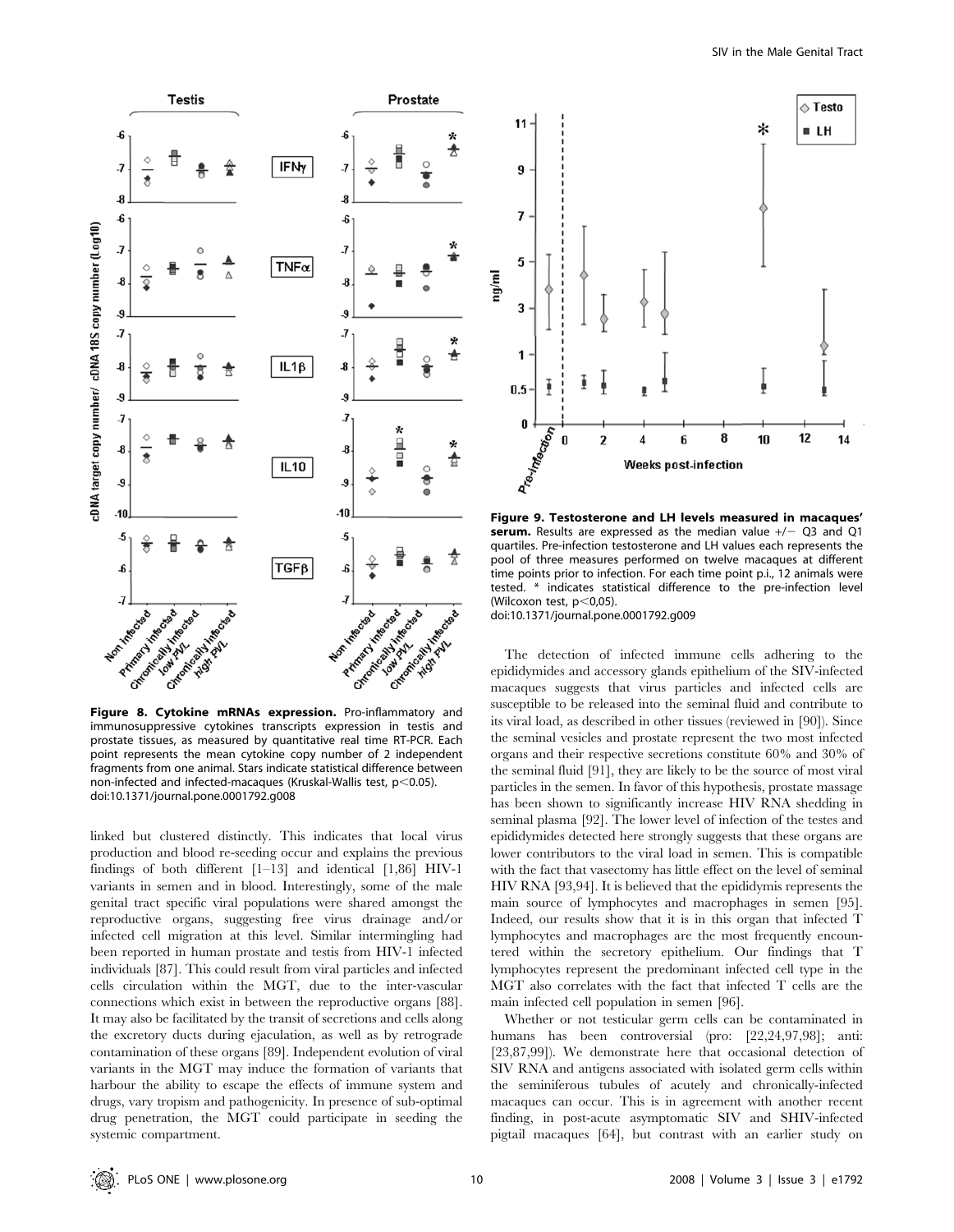moribund SIV-infected rhesus macaques [25]. This latter discrepancy could be explained by differences in technique sensitivities, sizes of sampling, testicular morphology according to disease stage or species. How HIV/SIV binds and/or infects germ cells remains unknown. Using immunohistochemistry, we did not find any expression of CD4, CXCR4 and CCR5 in the seminiferous tubules. However, germ cells may express low levels of one or several of those receptors that would not be detected using this technique. The alternative HIV receptor GalCer has previously been detected on germ cells [100] and could allow HIV binding and/or infection of these cells [101–103]. The presence of infected immune cells within the peritubular wall could also contribute to virus transmission to germ cells.

The present study establishes that normal spermatogenesis occurs in the acute and chronically SIV-infected macaques. A finding similar was reported in asymptomatic men in whom infected germ cell have been detected [98]. Furthermore we observed a transient increase in testosteronemia during the postacute stage in macaques. This is likely to reflect a direct effect of the infection on Leydig cell steroidogenesis as no change in LH serum levels was observed. However, we did not find infection of Leydig cells in our SIV-infected macaques, in agreement with our previous work on HIV/SIV infection of human testis [43,104]. As no modification in the production of cytokines was observed in the testis of infected macaques, the observed testosterone increase is likely to result from direct interactions of infected macrophages/ lymphocytes with Leydig cells [105], or from secretion of unidentified factors [106]. The effect of the infection on sperm quality could not be assessed in this study as semen was not available. Of note is that in HIV-1+ men, semen parameters can be altered [50,107–109]. However it is not clear whether this results from the infection itself or from the antiretroviral treatments. In men and macaques suffering from AIDS, various stages of germ cell degeneration were reported (reviewed in [85]). This probably results from the decreased testosterone levels often observed in these patients (reviewed in [85]).

In conclusion, the present study reveals that SIV infection of the macaque MGT is an early event and that semen-producing organs display differential infection levels and immune responses. Although there may be differences between humans and macaques, these results strongly suggest that in the absence of treatment, several male genital organs may be involved in HIV shedding in semen throughout the infection. Analyses of split ejaculates from infected macaques would be useful to further trace the source of infected cells in semen back to specific organs in the

#### References

- 1. Zhu T, Wang N, Carr A, Nam DS, Moor Jankowski R, et al. (1996) Genetic characterization of human immunodeficiency virus type 1 in blood and genital secretions: evidence for viral compartmentalization and selection during sexual transmission. J Virol 70: 3098–3107.
- 2. Byrn RA, Zhang D, Eyre R, McGowan K, Kiessling AA (1997) HIV-1 in semen: an isolated virus reservoir. Lancet 350: 1141.
- 3. Kiessling AA, Fitzgerald LM, Zhang D, Chhay H, Brettler D, et al. (1998) Human immunodeficiency virus in semen arises from a genetically distinct virus reservoir. AIDS Res Hum Retroviruses 14: 0889–2229.
- 4. Coombs RW, Speck CE, Hughes JP, Lee W, Sampoleo R, et al. (1998) Association between culturable human immunodeficiency virus type 1 (HIV-1) in semen and HIV-1 RNA levels in semen and blood: evidence for compartmentalization of HIV-1 between semen and blood. J Infect Dis 177: 320–330.
- 5. Gupta P, Leroux C, Patterson BK, Kingsley L, Rinaldo C, et al. (2000) Human immunodeficiency virus type 1 shedding pattern in semen correlates with the compartmentalization of viral quasi species between blood and semen. J Infect Dis 182: 79–87.
- 6. Ping LH, Cohen MS, Hoffman I, Vernazza P, Seillier-Moiseiwitsch F, et al. (2000) Effects of genital tract inflammation on human immunodeficiency virus type 1 V3 populations in blood and semen. J Virol 74: 8946–8952.

MGT. Our data pave the way for further experiments aimed at establishing whether one or several of these organs constitute a viral reservoir(s) that could lead to the persistent seminal HIV shedding observed in men under antiretroviral therapy [3,14–18], such as the analysis of SIV infection of male genital organs and semen of macaques under HAART. Identifying the nature of the viral sanctuaries within the MGT is of crucial importance for the design of new antiviral therapies.

#### Supporting Information

**Figure S1** CD4+ T cell counts in primary-infected macaques  $(A)$ and chronically-infected macaques with high plasma viral load (PVL) (B) or with low PVL (C). CD4+ cells were measured in the blood of macaques at several time points prior (Pre-inf.) and postinfection (Post-inf.) and at the time of euthanasia (except for animals 6420 & 6442, data not available at the time of euthanasia). The different animals are depicted by different symbols.

Found at: doi:10.1371/journal.pone.0001792.s001 (0.07 MB DOC)

Figure S2 (A) Phylogenetic analyses of V1-V2 sequences from quasi-species obtained from testis, prostate and seminal vesicle tissues (white symbols) and blood (black symbols) of a low viral load chronically infected macaque at necropsy. No viral DNA was isolated from the epididymis tissue of this animal. Trees were built with PAUP\* version 4b10. Major significant phylogenetic clusters in the MGT are rounded in black and numbered I to IV. The numbers near nodes indicate the percentage of bootstrap replicate (100 resamplings). The scale refers to the distance between sequences. (B) Tissue origins of the clones present in the different viral populations.

Found at: doi:10.1371/journal.pone.0001792.s002 (0.08 MB TIF)

# Acknowledgments

We thank Christine Monfort for statistical analysis, Simon Rainsford for English proofreading and Michaël Primig for critical reading of the manuscript.

#### Author Contributions

Conceived and designed the experiments: RL ND. Performed the experiments: AS KM AM SD AL HD. Analyzed the data: ND AS PR BJ AL HD. Contributed reagents/materials/analysis tools: RL KM PR AM. Wrote the paper: ND BJ AL.

- 7. Pillai SK, Good B, Pond SK, Wong JK, Strain MC, et al. (2005) Semenspecific genetic characteristics of human immunodeficiency virus type 1 env. J Virol 79: 1734–1742.
- 8. Vernazza PL, Eron JJ, Cohen MS, van der Horst CM, Troiani L, et al. (1994) Detection and biologic characterization of infectious HIV-1 in semen of seropositive men. AIDS 8: 1325–1329.
- 9. Hecht FM, Grant RM, Petropoulos CJ, Dillon B, Chesney MA, et al. (1998) Sexual transmission of an HIV-1 variant resistant to multiple reversetranscriptase and protease inhibitors N Engl J Med 339: 307–311.
- 10. Kroodsma KL, Kozal MJ, Hamed KA, Winters MA, Merigan TC (1994) Detection of drug resistance mutations in the human immunodeficiency virus type 1 (HIV-1) pol gene: differences in semen and blood HIV-1 RNA and proviral DNA. J Infect Dis 170: 1292–1295.
- 11. Eron J, Vernazza PL, Johnston DM, Seillier-Moiseiwitsch F, Alcorn TM, Fiscus SA, Cohen MS (1998) Resistance of HIV-1 to antiretroviral agents in blood and seminal plasma: implications for transmission. AIDS 12: F181–189.
- 12. Eyre RC, Zheng G, Kiessling AA (2000) Multiple drug resistance mutations in human immunodeficiency virus in semen but not blood of a man on antiretroviral therapy. Urology 55: 591.
- 13. Ghosn J, Viard JP, Katlama C, de Almeida M, Tubiana R, et al. (2004) Evidence of genotypic resistance diversity of archived and circulating viral strains in blood and semen of pre-treated HIV-infected men. Aids 18: 447–457.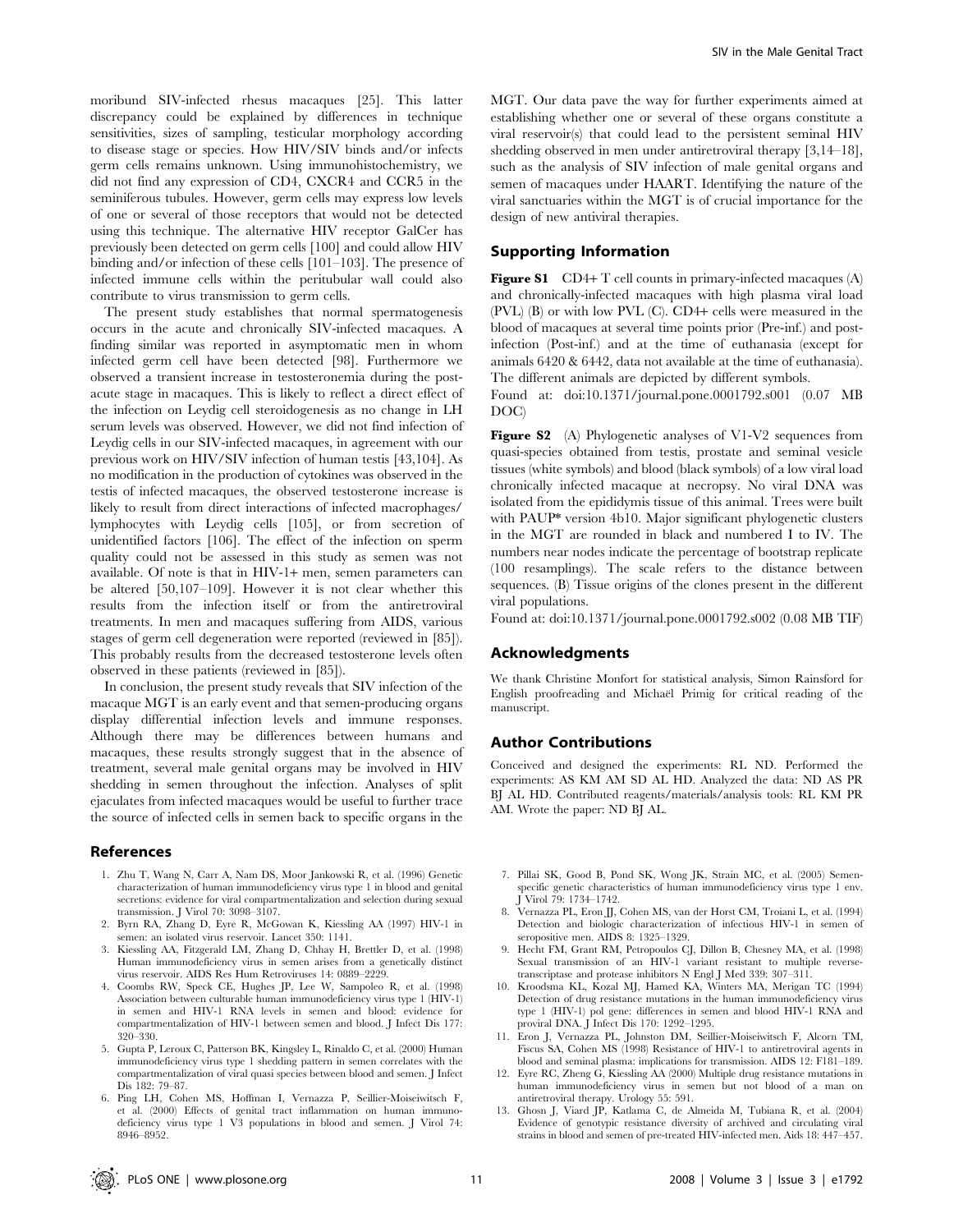- 15. Mayer KH, Boswell S, Goldstein R, Lo W, Xu C, et al. (1999) Persistence of human immunodeficiency virus in semen after adding indinavir to combination antiretroviral therapy. Clin Infect Dis 28: 1252–1259.
- 16. Lafeuillade A, Solas C, Halfon P, Chadapaud S, Hittinger G, et al. (2002) Differences in the detection of three HIV-1 protease inhibitors in non-blood compartments: Clinical correlations. HIV Clin Trials 3: 27–35.
- 17. Solas C, Lafeuillade A, Halfon P, Chadapaud S, Hittinger G, et al. (2003) Discrepancies between Protease Inhibitor Concentrations and Viral Load in Reservoirs and Sanctuary Sites in Human Immunodeficiency Virus-Infected Patients. Antimicrob Agents Chemother 47: 238–243.
- 18. Bujan L, Daudin M, Matsuda T, Righi L, Thauvin L, et al. (2004) Factors of intermittent HIV-1 excretion in semen and efficiency of sperm processing in obtaining spermatozoa without HIV-1 genomes. Aids 18: 757–766.
- 19. Little SJ, Holte S, Routy JP, Daar ES, Markowitz M, et al. (2002) Antiretroviral-drug resistance among patients recently infected with HIV. N Engl J Med 347: 385–394.
- 20. Grant RM, Hecht FM, Warmerdam M, Liu L, Liegler T, et al. (2002) Time trends in primary HIV-1 drug resistance among recently infected persons. Jama 288: 181–188.
- 21. Markowitz M, Mohri H, Mehandru S, Shet A, Berry L, et al. (2005) Infection with multidrug resistant, dual-tropic HIV-1 and rapid progression to AIDS: a case report. Lancet 365: 1031–1038.
- 22. Da Silva M, Shevchuk MM, Cronin WJ, Armenakas NA, Tannenbaum M, et al. (1990) Detection of HIV related protein in testes and prostates of patients with AIDS. Am J Clin Pathol 93: 196–201.
- 23. Pudney J, Anderson D (1991) Orchitis and human immunodeficiency virus type 1 infected cells in reproductive tissues from men with the acquired immune deficiency syndrome. Am J Pathol 139: 149–160.
- 24. Nuovo GJ, Becker J, Simsir A, Margiotta M, Khalife G, et al. (1994) HIV-1 nucleic acids localize to the spermatogonia and their progeny. A study by polymerase chain reaction in situ hybridization. Am J Pathol 144: 1142–1148.
- 25. Miller CJ, Vogel P, Alexander NJ, Dandekar S, Hendrickx AG, et al. (1994) Pathology and localization of simian immunodeficiency virus in the reproductive tract of chronically infected male rhesus macaques. Lab Invest 70: 255–262.
- 26. Pilcher CD, Tien HC, Eron JJ Jr, Vernazza PL, Leu SY, et al. (2004) Brief but efficient: acute HIV infection and the sexual transmission of HIV. J Infect Dis 189: 1785–1792.
- 27. Wawer MJ, Gray RH, Sewankambo NK, Serwadda D, Li X, et al. (2005) Rates of HIV-1 transmission per coital act, by stage of HIV-1 infection, in Rakai, Uganda. J Infect Dis 191: 1403–1409.
- Vicenzi E, Poli G (1994) Ultraviolet irradiation and cytokines as regulators of HIV latency and expression. Chem Biol Interact 91: 101–109.
- 29. Leynaert B, Downs AM, de Vincenzi I (1998) Heterosexual transmission of human immunodeficiency virus: variability of infectivity throughout the course of infection. European Study Group on Heterosexual Transmission of HIV. Am J Epidemiol 148: 88–96.
- 30. Shiboski SC, Padian NS (1998) Epidemiologic evidence for time variation in HIV infectivity. J Acquir Immune Defic Syndr Hum Retrovirol 19: 527–535.
- 31. Anderson RM (1988) The role of mathematical models in the study of HIV transmission and the epidemiology of AIDS. J Acquir Immune Defic Syndr 1: 241–256.
- 32. Haigwood NL (2004) Predictive value of primate models for AIDS. AIDS Rev 6: 187–198.
- 33. Dioszeghy V, Benlhassan-Chahour K, Delache B, Dereuddre-Bosquet N, Aubenque C, et al. (2006) Changes in soluble factor-mediated CD8+ cellderived antiviral activity in cynomolgus macaques infected with simian immunodeficiency virus SIVmac251: relationship to biological markers of progression. J Virol 80: 236–245.
- 34. Puaux AL, Marsac D, Prost S, Singh MK, Earl P, et al. (2004) Efficient priming of simian/human immunodeficiency virus (SHIV)-specific T-cell respons with DNA encoding hybrid SHIV/hepatitis B surface antigen particles. Vaccine 22: 3535–3545.
- 35. Thiebot H, Vaslin B, Derdouch S, Bertho JM, Mouthon F, et al. (2005) Impact of bone marrow hematopoiesis failure on T-cell generation during pathogenic simian immunodeficiency virus infection in macaques. Blood 105: 2403–2409.
- 36. Hu LH, Chen FH, Li YR, Wang L (2004) Real-time determination of human telomerase reverse transcriptase mRNA in gastric cancer. World J Gastroenterol 10: 3514–3517.
- 37. Greenier JL, Miller CJ, Lu D, Dailey PJ, Lu FX, et al. (2001) Route of simian immunodeficiency virus inoculation determines the complexity but not the identity of viral variant populations that infect rhesus macaques. J Virol 75: 3753–3765.
- 38. Thompson JD, Higgins DG, Gibson TJ (1994) CLUSTAL W: improving the sensitivity of progressive multiple sequence alignment through sequence weighting, position-specific gap penalties and weight matrix choice. Nucleic Acids Res 22: 4673–4680.
- 39. Swofford D (1999) PAUP\*. Phylogenetic analysis using parsimony (\*and Other Methods). Version 4; Associates S, ed. Sunderland, MA.
- 40. Posada D, Crandall KA (1998) MODELTEST: testing the model of DNA substitution. Bioinformatics 14: 817–818.
- 41. Vivier E, Sorrell JM, Ackerly M, Robertson MJ, Rasmussen RA, et al. (1993) Developmental regulation of a mucinlike glycoprotein selectively expressed on natural killer cells. J Exp Med 178: 2023–2033.
- 42. Castrillon DH, Quade BJ, Wang TY, Quigley C, Crum CP (2000) The human VASA gene is specifically expressed in the germ cell lineage. Proc Natl Acad Sci U S A 97: 9585–9590.
- 43. Roulet V, Satie AP, Ruffault A, Le Tortorec A, Denis H, et al. (2006) Susceptibility to HIV-1 infection of human testis in situ and in vitro. American Journal of Pathology 169: 2094–2103.
- 44. Roulet V, Denis H, Staub C, Le Tortorec A, Delaleu B, et al. (2006) Human testis in organotypic culture: application for basic or clinical research. Human Reprod 21: 1564–1575.
- 45. Abel K, Alegria-Hartman MJ, Zanotto K, McChesney MB, Marthas ML, et al. (2001) Anatomic site and immune function correlate with relative cytokine mRNA expression levels in lymphoid tissues of normal rhesus macaques. Cytokine 16: 191–204.
- 46. Terasawa E, Krook C, Eman S, Watanabe G, Bridson WE, et al. (1987) Pulsatile luteinizing hormone (LH) release during the progesterone-induced LH surge in the female rhesus monkey. Endocrinology 120: 2265–2271.
- 47. El-Dermiry M, Hargreave T, Busuttil A, James K, Ritchie A, et al. (1985) Lymphocyte subpopulations in the male genital tract. Br J Urol 57: 769.
- Anderson DJ, Pudney J (2005) Human male genital tract immunity and experimental models. In: Mestecky J, Lamm M, Strober W, Bienenstock J, McGhee J, et al., eds. Mucosal Immunology. 3rd ed. New-York, NY: Elsevier Academic Press. pp 1647–1659.
- 49. Staprans SI, Dailey PJ, Rosenthal A, Horton C, Grant RM, et al. (1999) Simian immunodeficiency virus disease course is predicted by the extent of virus replication during primary infection. J Virol 73: 4829–4839.
- 50. Dejucq-Rainsford N, Jégou B (2004) Viruses in semen and male genital tissues: consequences for the reproductive system and therapeutic perspectives. Current Pharmaceutical Design 10: 557–575.
- 51. Miyake A, Ibuki K, Enose Y, Suzuki H, Horiuchi R, et al. (2006) Rapid dissemination of a pathogenic simian/human immunodeficiency virus to systemic organs and active replication in lymphoid tissues following intrarectal infection. J Gen Virol 87: 1311–1320.
- 52. Davis LE, Hjelle BL, Miller VE, Palmer DL, Llewellyn AL, et al. (1992) Early viral brain invasion in iatrogenic human immunodeficiency virus infection. Neurology 42: 1736–1739.
- 53. Chakrabarti L, Hurtrel M, Maire MA, Vazeux R, Dormont D, et al. (1991) Early viral replication in the brain of SIV-infected rhesus monkeys. Am J Pathol 139: 1273–1280.
- 54. Pullium JK, Adams DR, Jackson E, Kim CN, Smith DK, et al. (2001) Pig-tailed macaques infected with human immunodeficiency virus (HIV) type 2GB122 or simian/HIV89.6p express virus in semen during primary infection: new model for genital tract shedding and transmission. J Infect Dis 183: 1023–1030.
- 55. Tachet A, Dulioust E, Salmon D, De Almeida M, Rivalland S, et al. (1999) Detection and quantification of HIV-1 in semen: identification of a subpopulation of men at high potential risk of viral sexual transmission [In Process Citation]. Aids 13: 823–831.
- 56. Bourlet T, Cazorla C, Berthelot P, Grattard F, Cognasse F, et al. (2001) Compartmentalization of HIV-1 according to antiretroviral therapy: viral loads are correlated in blood and semen but poorly in blood and saliva. Aids 15: 284–285.
- 57. Coombs RW, Reichelderfer PS, Landay AL (2003) Recent observations on HIV type-1 infection in the genital tract of men and women. Aids 17: 455–480.
- 58. Moniuszko M, Bogdan D, Pal R, Venzon D, Stevceva L, et al. (2005) Correlation between viral RNA levels but not immune responses in plasma and tissues of macaques with long-standing SIVmac251 infection. Virology 333: 159–168.
- 59. Pollanen P, von Euler M, Soder O (1990) Testicular immunoregulatory factors. J Reprod Immunol 18: 51–76.
- 60. Araneo BA, Dowell T, Diegel M, Daynes RA (1991) Dihydrotestosterone exerts a depressive influence on the production of interleukin-4 (IL-4), IL-5, and gamma-interferon, but not IL-2 by activated murine T cells. Blood 78: 688–699.
- 61. De Cesaris P, Filippini A, Cervelli C, Riccioli A, Muci S, et al. (1992) Immunosuppressive molecules produced by Sertoli cells cultured in vitro: biological effects on lymphocytes. Biochem Biophys Res Commun 186: 1639–1646.
- 62. Streilein JW (1995) Unraveling immune privilege. Science 270: 1158–1159.
- 63. Bladergroen BA, Strik MC, Bovenschen N, van Berkum O, Scheffer GL, et al. (2001) The granzyme B inhibitor, protease inhibitor 9, is mainly expressed by dendritic cells and at immune-privileged sites. J Immunol 166: 3218–3225.
- 64. Shehu-Xhilaga M, Kent S, Batten J, Ellis S, Van der Meulen J, et al. (2007) The testis and epididymis are productively infected by SIV and SHIV in juvenile macaques during the post-acute stage of infection. Retrovirology 4: 7.
- 65. Benlhassan-Chahour K, Penit C, Dioszeghy V, Vasseur F, Janvier G, et al. (2003) Kinetics of lymphocyte proliferation during primary immune response in macaques infected with pathogenic simian immunodeficiency virus SIVmac251: preliminary report of the effect of early antiviral therapy. J Virol 77: 12479–12493.
- 66. Karlsson I, Malleret B, Brochard P, Delache B, Calvo J, et al. (2007) Dynamics of T-cell responses and memory T cells during primary simian immunodeficiency virus infection in cynomolgus macaques. J Virol 81: 13456–13468.